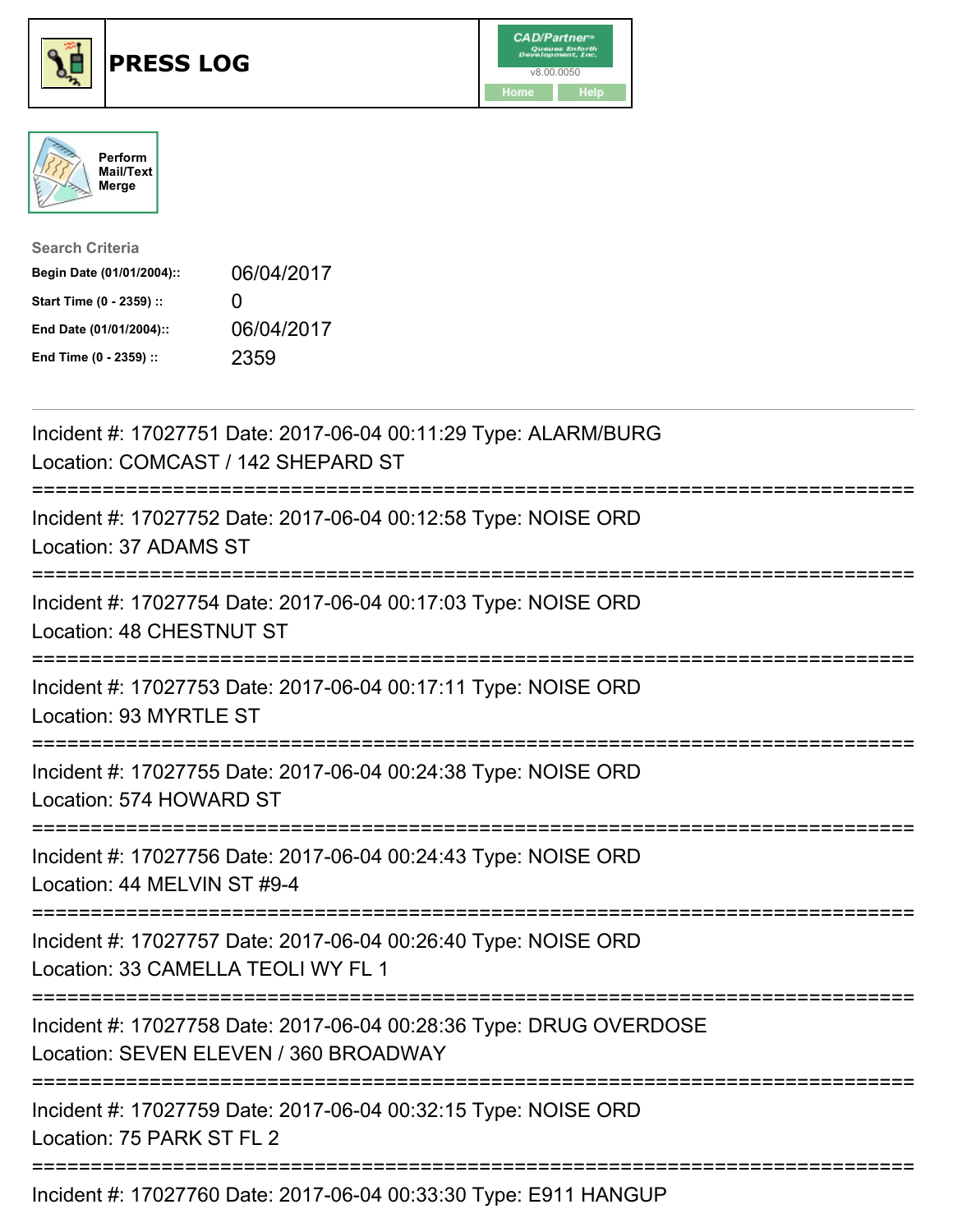Location: 16 WASHINGTON ST

| Incident #: 17027761 Date: 2017-06-04 00:52:44 Type: NOISE ORD<br>Location: 26 LESLIE ST                      |
|---------------------------------------------------------------------------------------------------------------|
| Incident #: 17027762 Date: 2017-06-04 01:16:38 Type: SUS PERS/MV<br>Location: TOW / 84 JENNNGS                |
| Incident #: 17027763 Date: 2017-06-04 01:22:45 Type: DISTURBANCE<br>Location: SAM'S FOOD STORE / 389 BROADWAY |
| Incident #: 17027764 Date: 2017-06-04 01:25:51 Type: DISTURBANCE<br>Location: 14 BERESFORD ST                 |
| Incident #: 17027765 Date: 2017-06-04 01:27:06 Type: NOISE ORD<br>Location: 288 JACKSON ST #1                 |
| Incident #: 17027766 Date: 2017-06-04 01:27:47 Type: NOISE ORD<br>Location: 7 RIDGE RD                        |
| Incident #: 17027767 Date: 2017-06-04 01:30:39 Type: M/V STOP<br>Location: 109 SPRINGFIELD ST                 |
| Incident #: 17027768 Date: 2017-06-04 01:42:02 Type: CIVIL PROB<br>Location: 543 HAMPSHIRE ST                 |
| Incident #: 17027769 Date: 2017-06-04 01:56:12 Type: M/V STOP<br>Location: CARVER ST & SALEM ST               |
| Incident #: 17027770 Date: 2017-06-04 01:58:43 Type: LOUD NOISE<br>Location: 230 PROSPECT ST                  |
| Incident #: 17027771 Date: 2017-06-04 01:59:55 Type: MEDIC SUPPORT<br>Location: BROADWAY & FLORENCE ST        |
| Incident #: 17027772 Date: 2017-06-04 02:02:24 Type: DK (DRUNK)<br>Location: 62 ESSEX ST                      |
| Incident #: 17027773 Date: 2017-06-04 02:05:27 Type: NOISE ORD<br>Location: AMES ST & PROVIDENCE ST           |
| Incident #: 17027774 Date: 2017-06-04 02:08:21 Type: M/V STOP                                                 |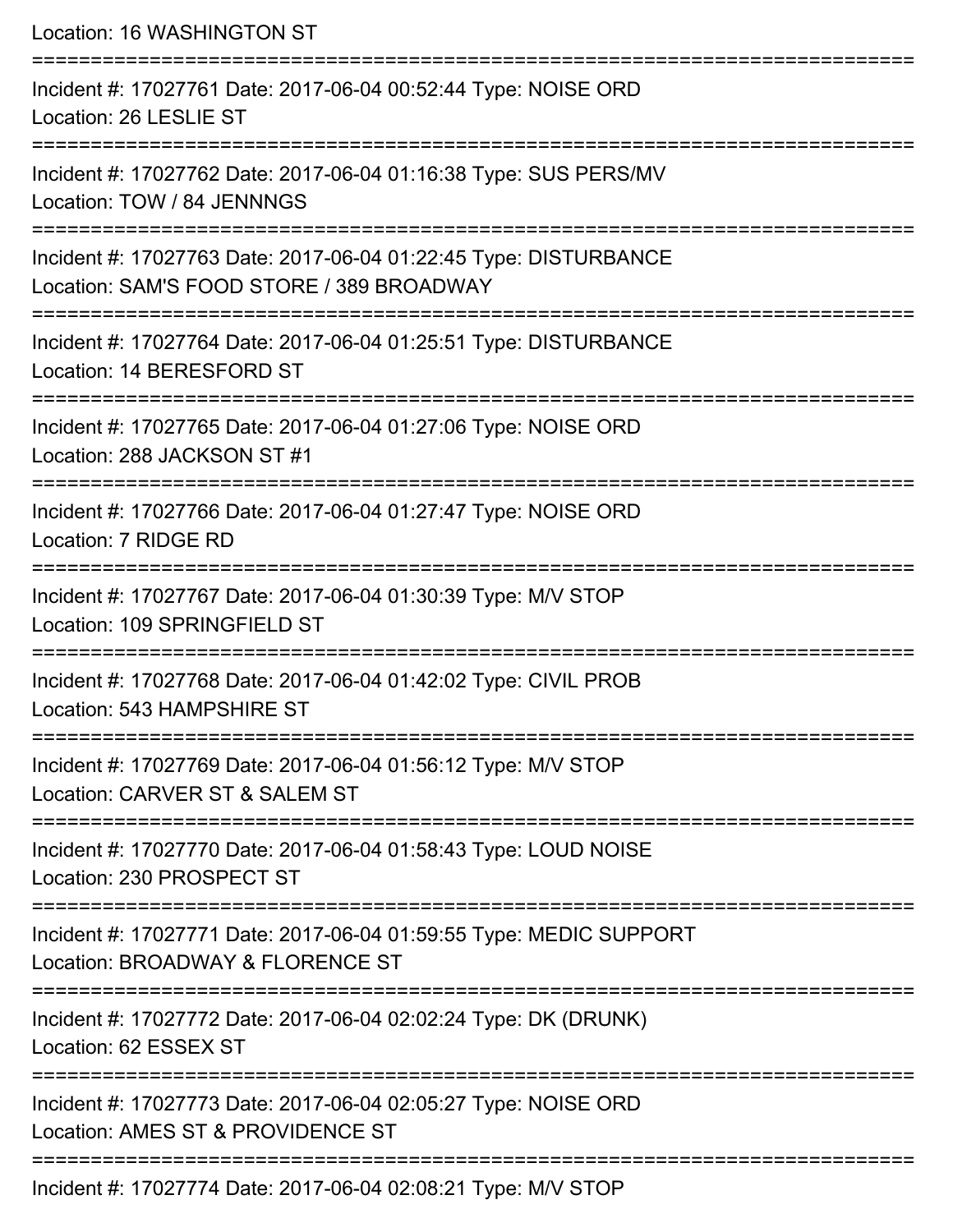| Incident #: 17027775 Date: 2017-06-04 02:09:47 Type: NOISE ORD<br>Location: 3 WOODLAND ST #13                                             |
|-------------------------------------------------------------------------------------------------------------------------------------------|
| Incident #: 17027776 Date: 2017-06-04 02:12:23 Type: NOISE ORD<br>Location: 380 MARKET ST                                                 |
| Incident #: 17027777 Date: 2017-06-04 02:13:24 Type: NOISE ORD<br>Location: 51 MILTON ST                                                  |
| Incident #: 17027778 Date: 2017-06-04 02:15:22 Type: B&E/PROG<br>Location: FAMILY POOLS / 70 S BROADWAY                                   |
| Incident #: 17027779 Date: 2017-06-04 02:22:46 Type: DISORDERLY<br>Location: 51 WEST ST                                                   |
| Incident #: 17027780 Date: 2017-06-04 02:23:20 Type: NOISE ORD<br>Location: 75 PARK ST                                                    |
| Incident #: 17027781 Date: 2017-06-04 02:25:34 Type: NOISE ORD<br><b>Location: 7 PROVIDENCE ST</b>                                        |
| Incident #: 17027782 Date: 2017-06-04 02:28:01 Type: M/V STOP<br>Location: BROADWAY & ESSEX ST                                            |
| Incident #: 17027783 Date: 2017-06-04 02:36:28 Type: M/V STOP<br><b>Location: WEST ST</b>                                                 |
| Incident #: 17027784 Date: 2017-06-04 02:43:33 Type: M/V STOP<br>Location: 7 PROVIDENCE ST                                                |
| Incident #: 17027785 Date: 2017-06-04 02:46:59 Type: M/V STOP<br>Location: 230 HIGH ST                                                    |
| _____________________________________<br>Incident #: 17027786 Date: 2017-06-04 02:48:31 Type: M/V STOP<br>Location: MARKET ST & PARKER ST |
| Incident #: 17027787 Date: 2017-06-04 02:54:01 Type: FIGHT<br>Location: BUTLER ST & WARREN ST                                             |
| Incident #: 17027788 Date: 2017-06-04 02:58:07 Type: M/V STOP                                                                             |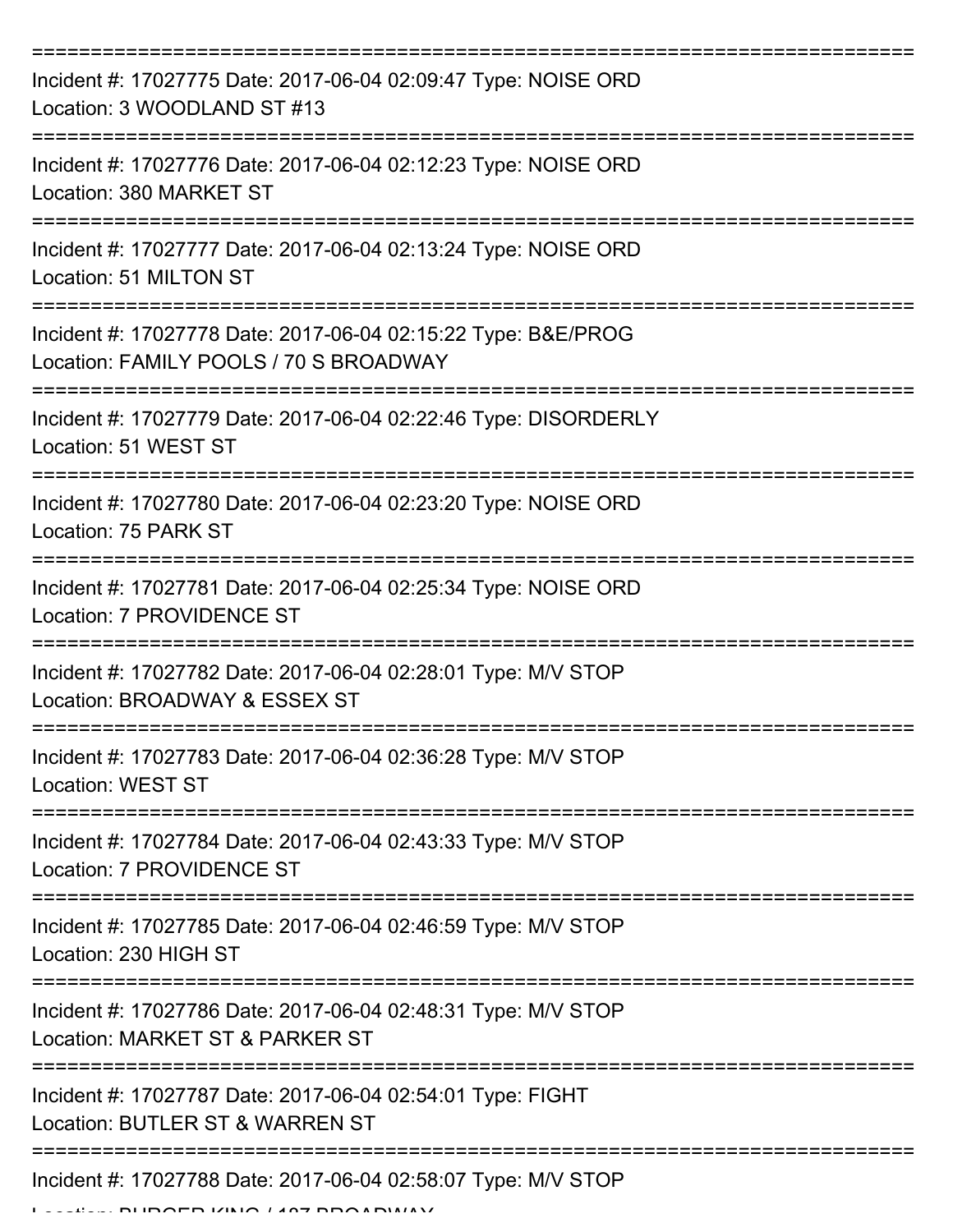| Incident #: 17027789 Date: 2017-06-04 03:00:10 Type: M/V STOP<br><b>Location: LAWRENCE &amp; CHESTNUT</b>    |
|--------------------------------------------------------------------------------------------------------------|
| Incident #: 17027790 Date: 2017-06-04 03:03:41 Type: DOMESTIC/PROG<br>Location: 35 WESLEY ST                 |
| Incident #: 17027791 Date: 2017-06-04 03:04:32 Type: NOISE ORD<br>Location: 170 DAWES ST                     |
| Incident #: 17027792 Date: 2017-06-04 03:17:01 Type: ALARM/BURG<br>Location: TECH PRINT INC / 137 MARSTON ST |
| Incident #: 17027793 Date: 2017-06-04 03:17:42 Type: NOISE ORD<br>Location: 15 FERRY ST                      |
| Incident #: 17027794 Date: 2017-06-04 03:23:47 Type: M/V STOP<br>Location: 348 BROADWAY                      |
| Incident #: 17027795 Date: 2017-06-04 03:35:18 Type: M/V STOP<br>Location: AMES ST & YALE ST                 |
| Incident #: 17027796 Date: 2017-06-04 03:43:37 Type: M/V STOP<br>Location: SEVEN ELEVEN / 99 HAMPSHIRE ST    |
| Incident #: 17027797 Date: 2017-06-04 03:44:40 Type: M/V STOP<br>Location: HAVERHILL ST & WEST ST            |
| Incident #: 17027798 Date: 2017-06-04 03:45:45 Type: NOISE ORD<br>Location: 15 FERRY ST                      |
| Incident #: 17027800 Date: 2017-06-04 03:49:03 Type: NOISE ORD<br>Location: 9 EXCHANGE ST                    |
| Incident #: 17027799 Date: 2017-06-04 03:52:28 Type: M/V STOP<br>Location: HAVERHILL ST & OXFORD ST          |
| Incident #: 17027801 Date: 2017-06-04 04:26:17 Type: DOMESTIC/PROG<br>Location: 15 MYRTLE ST                 |
| Incident #: 17027802 Date: 2017-06-04 04:29:49 Type: M/V STOP                                                |

Location: 220 DDACDECT CT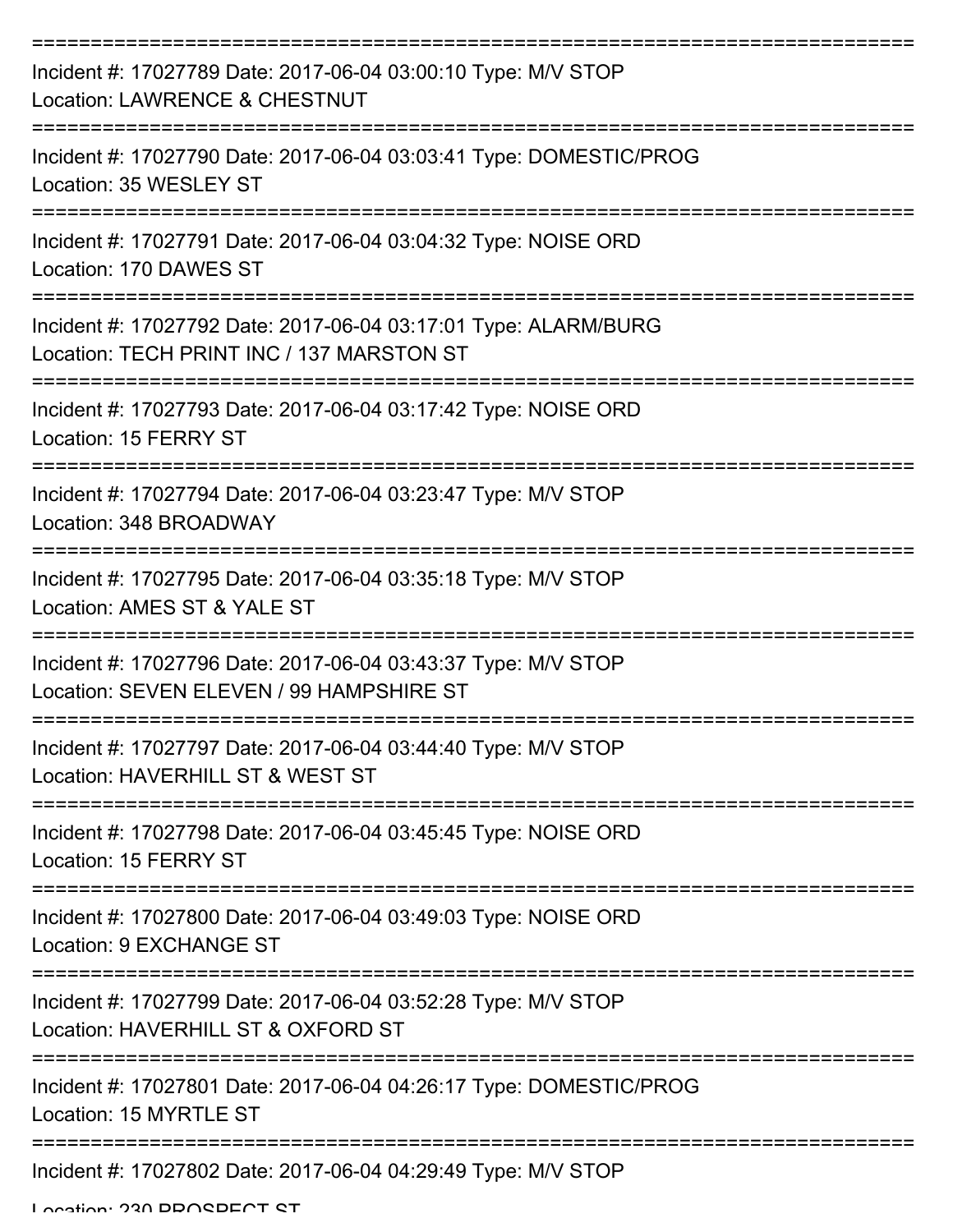| Incident #: 17027803 Date: 2017-06-04 04:44:19 Type: SUS PERS/MV<br>Location: 323 SALEM ST<br>:============================= |
|------------------------------------------------------------------------------------------------------------------------------|
| Incident #: 17027805 Date: 2017-06-04 05:07:22 Type: DISTURBANCE<br>Location: 115 WILLOW ST #1                               |
| Incident #: 17027804 Date: 2017-06-04 05:12:57 Type: M/V STOP<br>Location: BENNINGTON ST & MYRTLE ST                         |
| Incident #: 17027806 Date: 2017-06-04 05:39:09 Type: ALARMS<br>Location: SPECTOR TECHNOLOGIES / 10 EMBANKMENT RD             |
| Incident #: 17027807 Date: 2017-06-04 05:46:28 Type: ALARMS<br>Location: SHEEHANS / 8 CARVER ST                              |
| Incident #: 17027808 Date: 2017-06-04 05:56:50 Type: BUILDING CHK<br>Location: JACQUELINE'S GROCERY / 199 SALEM ST           |
| Incident #: 17027809 Date: 2017-06-04 06:02:32 Type: 911 HANG UP<br>Location: SUNBRIDGE / 800 ESSEX ST                       |
| Incident #: 17027810 Date: 2017-06-04 06:51:45 Type: UNWANTEDGUEST<br>Location: 115 WILLOW ST FL 1                           |
| Incident #: 17027811 Date: 2017-06-04 07:30:31 Type: B&E/MV/PAST<br>Location: 133 GARDEN ST                                  |
| Incident #: 17027812 Date: 2017-06-04 08:34:49 Type: PARK & WALK<br>Location: 205 BROADWAY                                   |
| Incident #: 17027813 Date: 2017-06-04 09:16:43 Type: A&B PAST<br>Location: 107 S UNION ST                                    |
| Incident #: 17027814 Date: 2017-06-04 09:22:41 Type: DRUG OVERDOSE<br>Location: 320 S BROADWAY                               |
| Incident #: 17027815 Date: 2017-06-04 09:32:07 Type: AUTO ACC/NO PI<br>Location: 260 HAMPSHIRE ST                            |
| Incident #: 17027816 Date: 2017-06-04 09:46:04 Type: M/V STOP<br>Location: DURHAM ST & S BROADWAY                            |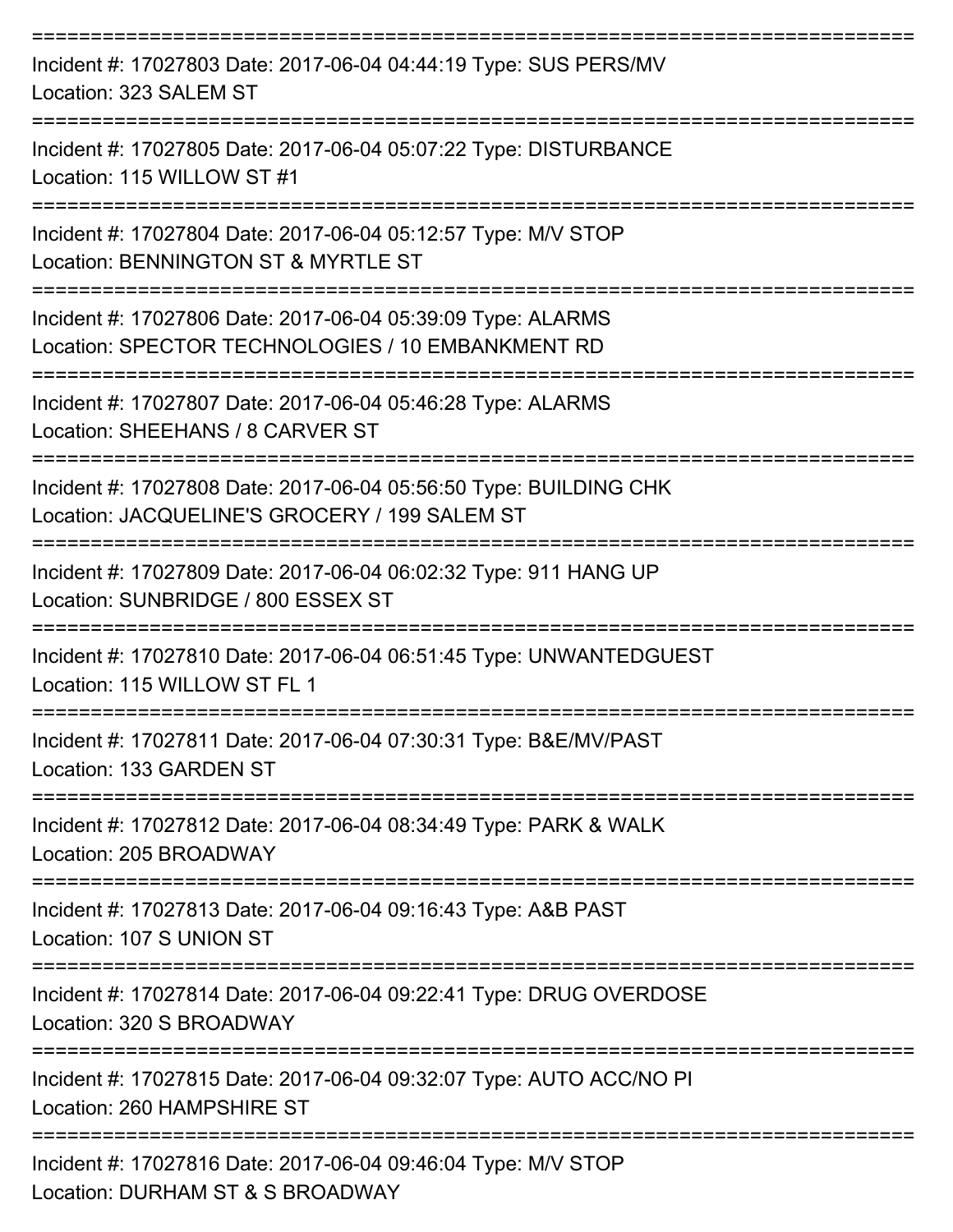| Incident #: 17027817 Date: 2017-06-04 10:03:35 Type: M/V STOP<br>Location: 101 AMESBURY ST                                           |
|--------------------------------------------------------------------------------------------------------------------------------------|
| ;===============================<br>Incident #: 17027819 Date: 2017-06-04 10:04:16 Type: MEDIC SUPPORT<br>Location: 121 BUTLER ST #1 |
| Incident #: 17027818 Date: 2017-06-04 10:06:14 Type: LOST PROPERTY<br>Location: 90 LOWELL ST                                         |
| Incident #: 17027820 Date: 2017-06-04 10:06:42 Type: SUS PERS/MV<br>Location: LAWRENCE LIBARY / null                                 |
| Incident #: 17027821 Date: 2017-06-04 10:21:46 Type: NEIGHBOR PROB<br>Location: 42 CANTON ST FL 1                                    |
| Incident #: 17027823 Date: 2017-06-04 10:46:33 Type: ALARM/HOLD<br>Location: 180 BROADWAY                                            |
| Incident #: 17027824 Date: 2017-06-04 10:56:09 Type: MAL DAMAGE<br>Location: 23 BENNINGTON ST FL 1                                   |
| Incident #: 17027825 Date: 2017-06-04 11:09:06 Type: E911 HANGUP<br>Location: 381 CHESTNUT #108                                      |
| Incident #: 17027826 Date: 2017-06-04 11:28:45 Type: MEDIC SUPPORT<br>Location: 89 ARLINGTON ST                                      |
| Incident #: 17027827 Date: 2017-06-04 11:38:41 Type: SUS PERS/MV<br>Location: 42 MYRTLE ST FL 1STFL                                  |
| Incident #: 17027828 Date: 2017-06-04 11:40:17 Type: UNWANTEDGUEST<br>Location: 76 SARATOGA ST FL 3                                  |
| Incident #: 17027829 Date: 2017-06-04 11:50:19 Type: M/V STOP<br>Location: BLANCHARD ST & SALEM ST                                   |
| Incident #: 17027830 Date: 2017-06-04 12:14:09 Type: DRUG VIO<br>Location: 81 WEST ST FL 1                                           |
| Incident #: 17027831 Date: 2017-06-04 12:20:31 Type: INVEST CONT<br>Location: 162 HAVERHILL ST                                       |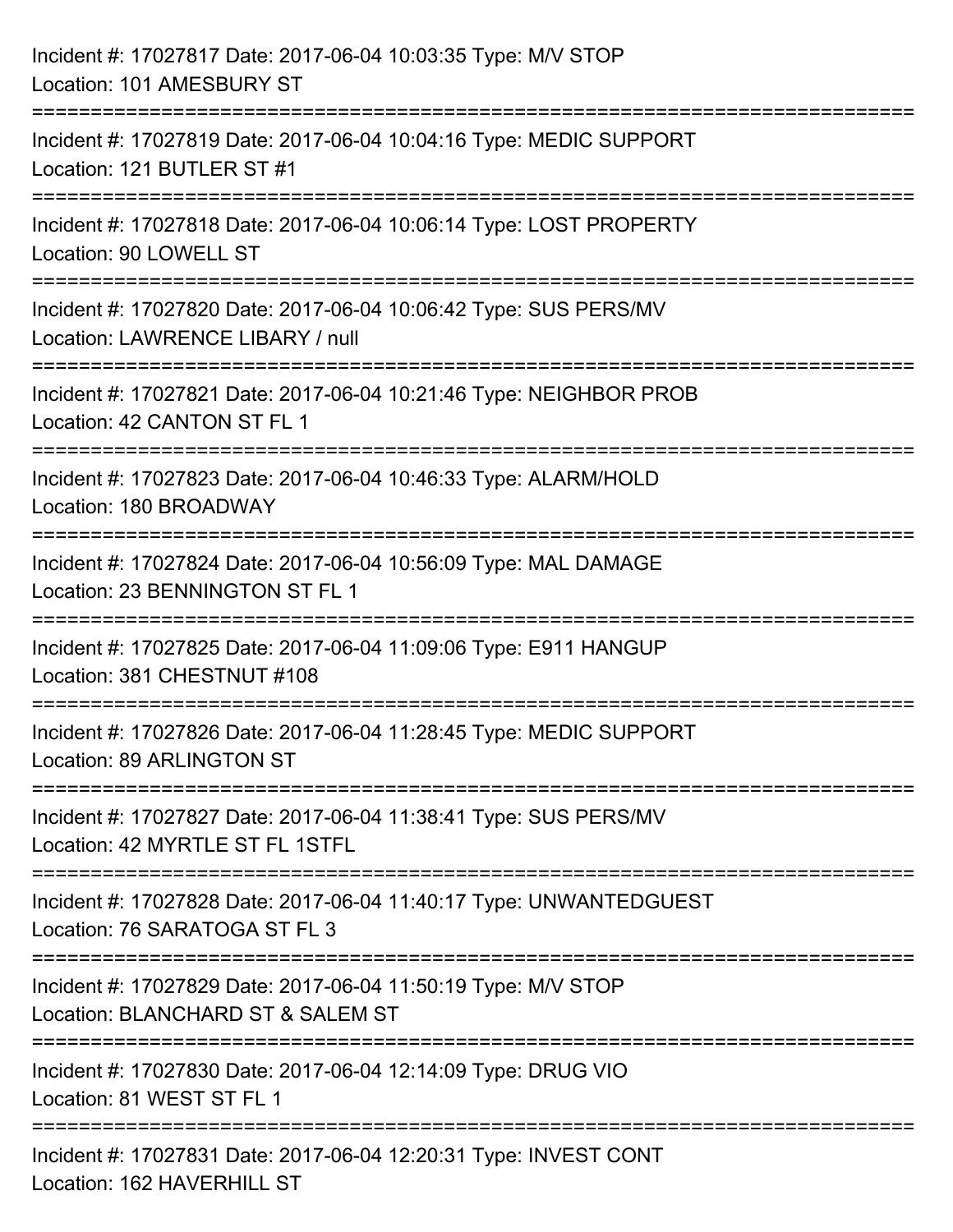| Incident #: 17027832 Date: 2017-06-04 12:22:13 Type: RECOV/STOL/MV<br>Location: ANDOVER ST & SHAWSHEEN RD<br>==================== |
|-----------------------------------------------------------------------------------------------------------------------------------|
| Incident #: 17027833 Date: 2017-06-04 12:33:36 Type: M/V STOP<br>Location: 8DX441 / BRADFORD ST & BROADWAY                        |
| Incident #: 17027834 Date: 2017-06-04 12:35:38 Type: M/V STOP<br>Location: BRADFORD ST & BROADWAY<br>:=====================       |
| Incident #: 17027835 Date: 2017-06-04 12:43:28 Type: MEDIC SUPPORT<br>Location: 97 CHESTER ST                                     |
| Incident #: 17027837 Date: 2017-06-04 13:04:43 Type: MEDIC SUPPORT<br>Location: 133 BENNINGTON ST FL 3                            |
| Incident #: 17027836 Date: 2017-06-04 13:05:49 Type: M/V STOP<br>Location: 75 ANDOVER ST                                          |
| Incident #: 17027838 Date: 2017-06-04 13:14:26 Type: M/V STOP<br>Location: TA429D / 178 BROADWAY                                  |
| Incident #: 17027839 Date: 2017-06-04 13:17:40 Type: CIVIL PROB<br>Location: 205 BROADWAY                                         |
| Incident #: 17027840 Date: 2017-06-04 13:31:23 Type: LOUD NOISE<br>Location: 45 BODWELL ST                                        |
| Incident #: 17027841 Date: 2017-06-04 13:45:09 Type: M/V STOP<br>Location: BROOK ST & NEWBURY ST                                  |
| Incident #: 17027842 Date: 2017-06-04 13:59:43 Type: M/V STOP<br>Location: 351 BROADWAY                                           |
| Incident #: 17027843 Date: 2017-06-04 14:03:06 Type: AUTO ACC/NO PI<br>Location: 43 FERN ST                                       |
| Incident #: 17027844 Date: 2017-06-04 14:03:24 Type: TOW/REPOSSED<br>Location: 15 OREGON AV                                       |
| Incident #: 17027845 Date: 2017-06-04 14:04:26 Type: DEATH SUDDEN<br>Location: 6 MARIE LN                                         |

===========================================================================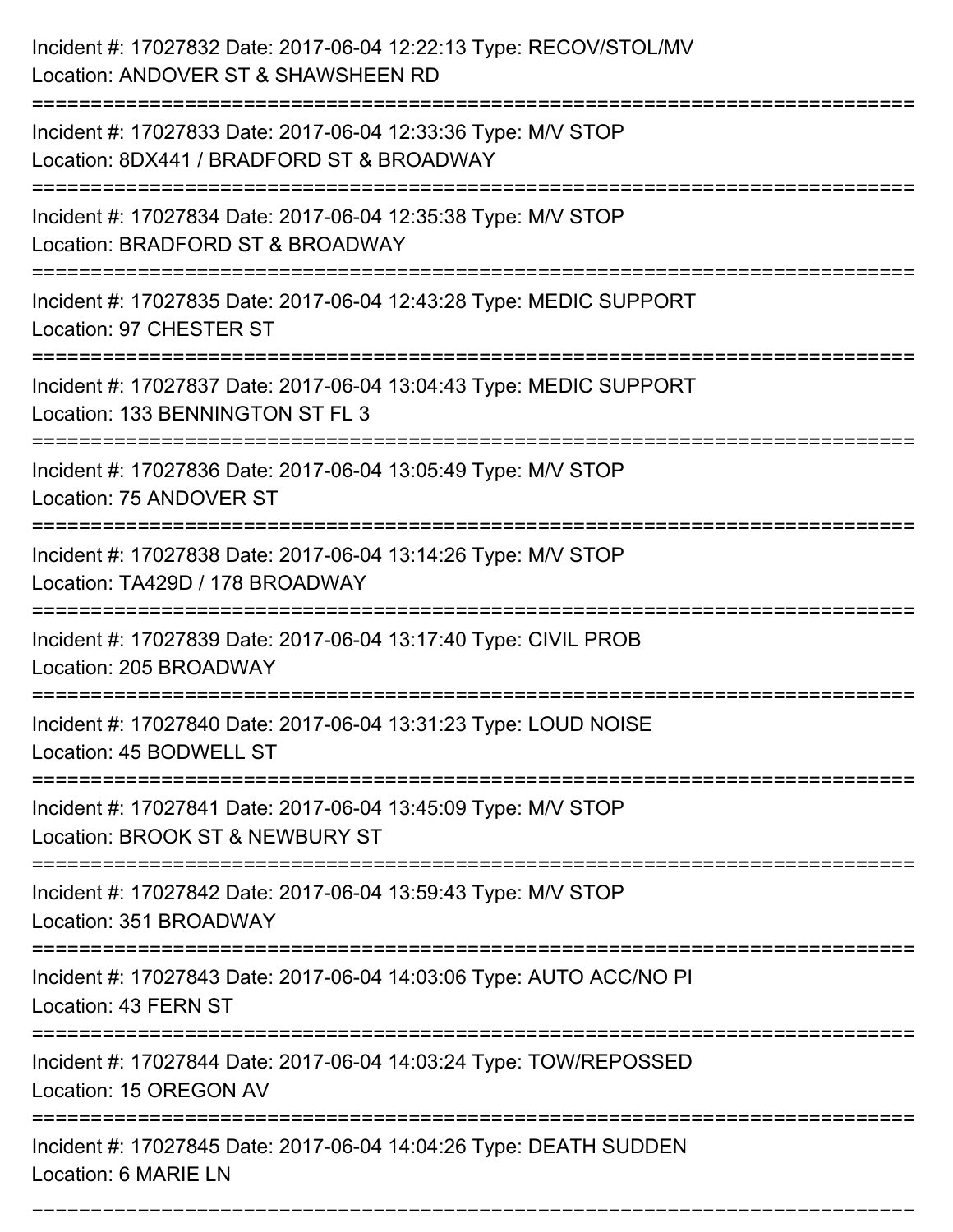| Incident #: 17027846 Date: 2017-06-04 14:09:23 Type: MEDIC SUPPORT<br>Location: WOOD MILL NURSING / 800 ESSEX ST FL 2NDFL<br>================================== |
|-----------------------------------------------------------------------------------------------------------------------------------------------------------------|
| Incident #: 17027847 Date: 2017-06-04 14:15:04 Type: DRUG VIO<br>Location: 100 ABBOTT ST                                                                        |
| Incident #: 17027848 Date: 2017-06-04 14:18:37 Type: DISTURBANCE<br>Location: 383 HAVERHILL ST FL 2                                                             |
| Incident #: 17027849 Date: 2017-06-04 14:23:22 Type: ARSON/PAST<br>Location: COMMON ST & LAWRENCE ST                                                            |
| Incident #: 17027852 Date: 2017-06-04 14:24:42 Type: MISSING PERS<br>Location: E HAVERHILL ST & HOFFMAN AV<br>=================================                 |
| Incident #: 17027850 Date: 2017-06-04 14:26:24 Type: MISSING PERS<br>Location: E HAVERHILL ST & HOFFMAN AV                                                      |
| Incident #: 17027851 Date: 2017-06-04 14:26:54 Type: NOISE ORD<br>Location: 31 S BOWDOIN ST                                                                     |
| Incident #: 17027853 Date: 2017-06-04 14:42:36 Type: FRAUD<br>Location: 383 HAVERHILL ST #14                                                                    |
| Incident #: 17027854 Date: 2017-06-04 14:47:27 Type: SUS PERS/MV<br>Location: NEW BALANCE ATHLETIC SHOE CORP / 5 S UNION ST<br>==========================       |
| Incident #: 17027855 Date: 2017-06-04 14:56:13 Type: M/V STOP<br>Location: 31 MERRIMACK ST                                                                      |
| Incident #: 17027856 Date: 2017-06-04 15:01:43 Type: UNWANTEDGUEST<br>Location: 55 HAMPSHIRE ST                                                                 |
| Incident #: 17027857 Date: 2017-06-04 15:08:37 Type: MAL DAMAGE<br>Location: 160 BOXFORD ST                                                                     |
| Incident #: 17027858 Date: 2017-06-04 15:21:12 Type: NOISE ORD<br>Location: 21 WINTHROP AV                                                                      |
| Incident #: 17027859 Date: 2017-06-04 15:22:47 Type: DISTURBANCE<br>Location: GILBERT ST & S BROADWAY                                                           |
|                                                                                                                                                                 |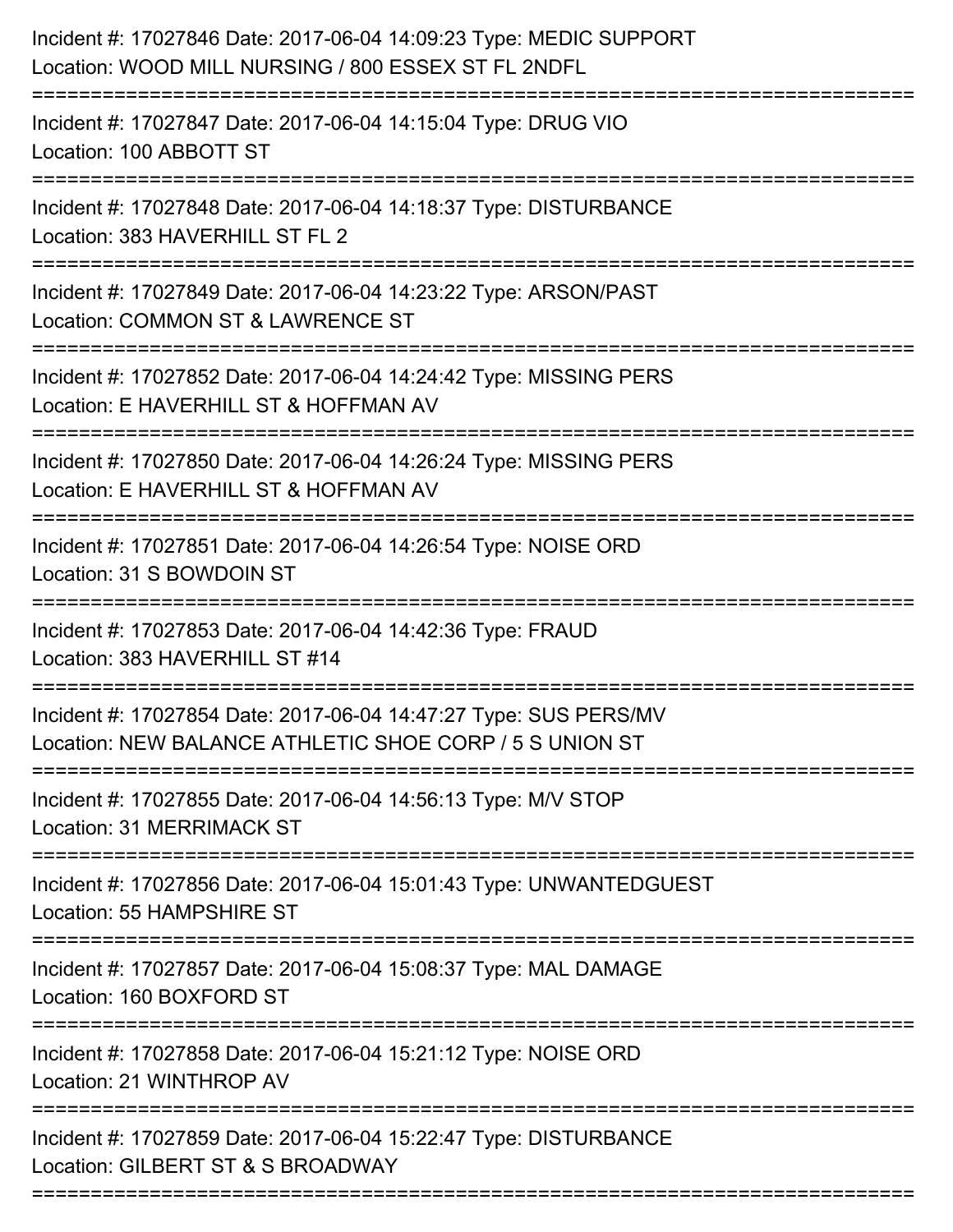Location: 138 OXFORD ST =========================================================================== Incident #: 17027861 Date: 2017-06-04 15:58:56 Type: MEDIC SUPPORT Location: 317 LOWELL ST =========================================================================== Incident #: 17027862 Date: 2017-06-04 16:05:18 Type: SUS PERS/MV Location: 17 PLUMMER RD =========================================================================== Incident #: 17027863 Date: 2017-06-04 16:09:47 Type: MEDIC SUPPORT Location: 19 SHAWSHEEN RD =========================================================================== Incident #: 17027864 Date: 2017-06-04 16:37:37 Type: MEDIC SUPPORT Location: 321 HAMPSHIRE ST #A FL 1 =========================================================================== Incident #: 17027865 Date: 2017-06-04 16:41:34 Type: 911 HANG UP Location: 194 CARLETON ST =========================================================================== Incident #: 17027866 Date: 2017-06-04 16:51:33 Type: MAN DOWN Location: 333 METHUEN ST =========================================================================== Incident #: 17027867 Date: 2017-06-04 16:54:20 Type: MV/BLOCKING Location: 42 BOWDOIN ST =========================================================================== Incident #: 17027868 Date: 2017-06-04 16:58:30 Type: VIO CITY ORD Location: ELM ST & LINCOLN CT =========================================================================== Incident #: 17027869 Date: 2017-06-04 17:22:56 Type: NOISE ORD Location: 36 BOXFORD ST FL 2 =========================================================================== Incident #: 17027870 Date: 2017-06-04 17:23:46 Type: NOISE ORD Location: 82 HAVERHILL ST =========================================================================== Incident #: 17027872 Date: 2017-06-04 17:29:14 Type: SUS PERS/MV Location: 84 WOODLAND ST =========================================================================== Incident #: 17027871 Date: 2017-06-04 17:29:55 Type: M/V STOP Location: 1 HANCOCK ST =========================================================================== Incident #: 17027873 Date: 2017-06-04 17:31:05 Type: MV/BLOCKING Location: 94 RAILROAD ST ===========================================================================

Incident #: 17027874 Date: 2017 06 04 17:33:46 Type: M/V STOP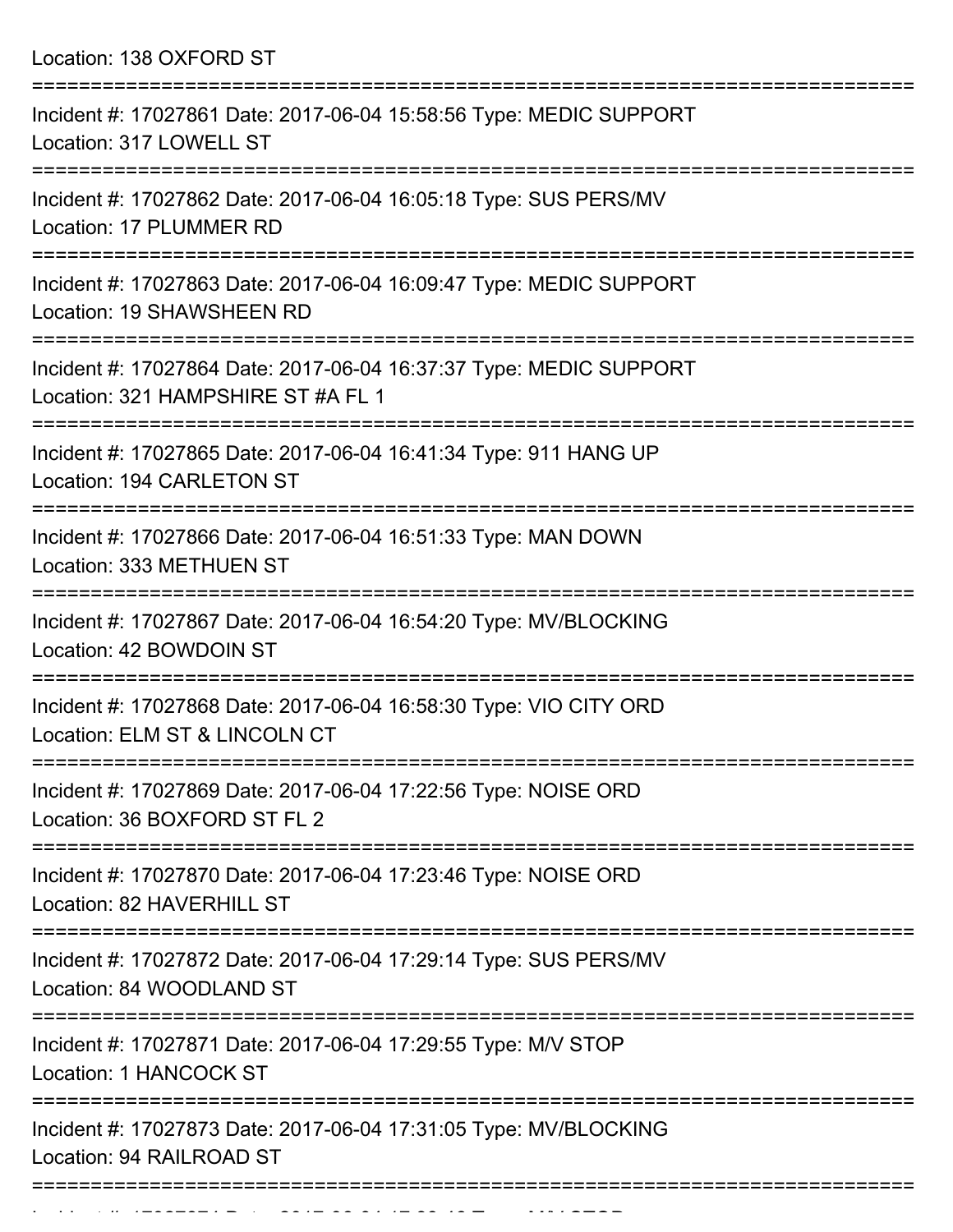Location: 61 ESSEX ST

| Incident #: 17027875 Date: 2017-06-04 17:38:04 Type: DEATH SUDDEN<br>Location: 123 LAWRENCE ST                     |
|--------------------------------------------------------------------------------------------------------------------|
| Incident #: 17027877 Date: 2017-06-04 17:48:25 Type: DRUG VIO<br>Location: BUNKERHILL ST & BUSWELL ST              |
| Incident #: 17027876 Date: 2017-06-04 17:49:26 Type: NOISE ORD<br>Location: 81 BROOK ST                            |
| Incident #: 17027878 Date: 2017-06-04 17:50:35 Type: MV/BLOCKING<br>Location: PEMBERTON PARK / 0 BROADWAY          |
| Incident #: 17027879 Date: 2017-06-04 17:51:54 Type: NOISE ORD<br>Location: 297 HOWARD ST                          |
| Incident #: 17027880 Date: 2017-06-04 17:53:58 Type: A&B PAST<br>Location: MERRIMACK ST & S BROADWAY               |
| Incident #: 17027881 Date: 2017-06-04 18:04:10 Type: M/V STOP<br>Location: AMESBURY ST & CANAL ST                  |
| Incident #: 17027882 Date: 2017-06-04 18:10:44 Type: SHOTS FIRED<br>Location: 22 CARLETON ST                       |
| Incident #: 17027883 Date: 2017-06-04 18:13:21 Type: M/V STOP<br>Location: CANAL ST & UNION ST                     |
| Incident #: 17027884 Date: 2017-06-04 18:14:35 Type: DK (DRUNK)<br>Location: BROADWAY & HAVERHILL ST               |
| Incident #: 17027885 Date: 2017-06-04 18:27:37 Type: M/V STOP<br>Location: 445 ESSEX ST                            |
| :===================<br>Incident #: 17027886 Date: 2017-06-04 18:31:37 Type: DISTURBANCE<br>Location: 30 FOREST ST |
| Incident #: 17027887 Date: 2017-06-04 18:31:55 Type: M/V STOP<br>Location: S UNION ST & SALEM ST                   |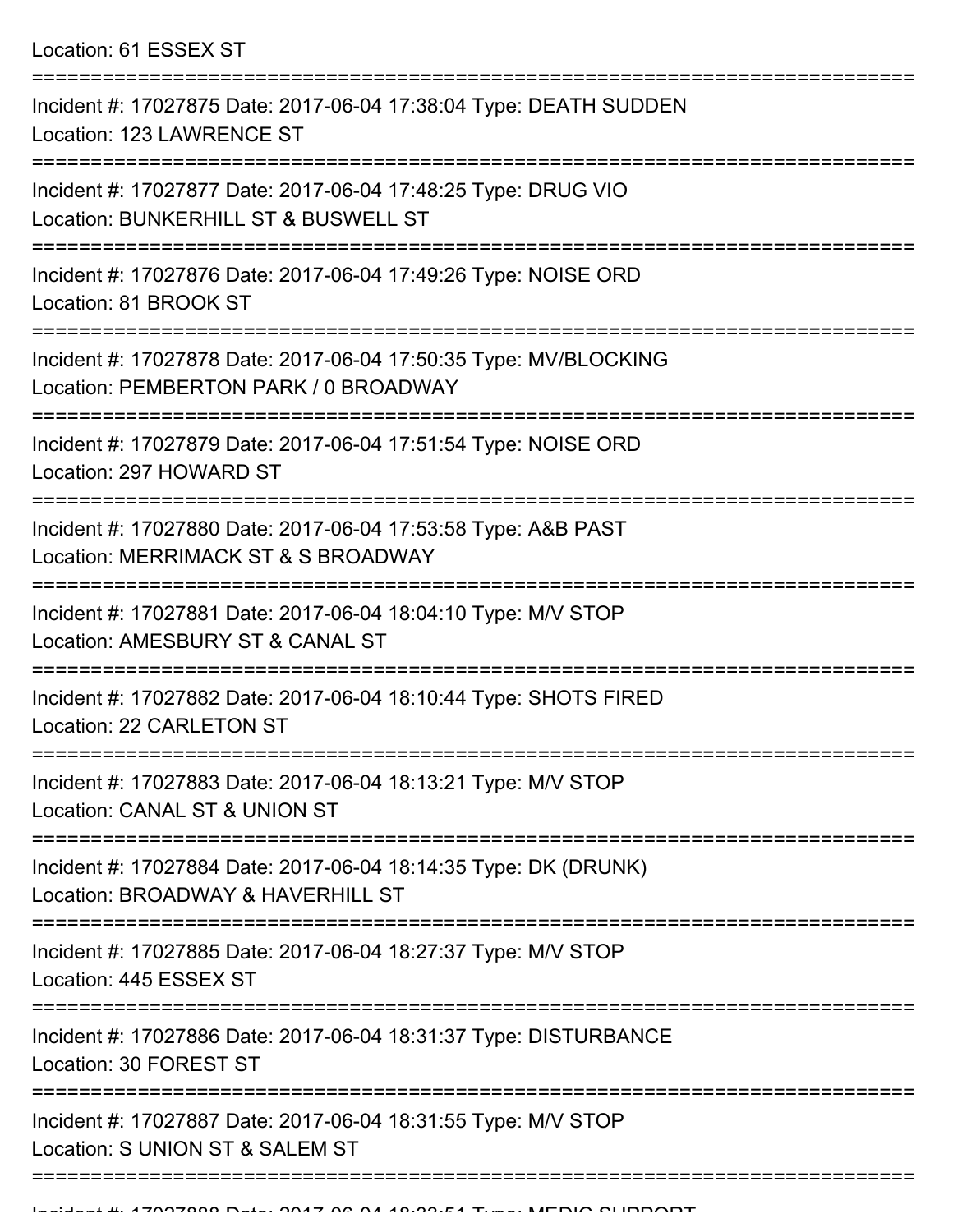Location: 113 S UNION ST =========================================================================== Incident #: 17027889 Date: 2017-06-04 18:43:51 Type: NOISE ORD Location: 11 CRESCENT ST =========================================================================== Incident #: 17027890 Date: 2017-06-04 18:50:53 Type: M/V STOP Location: GENERAL ST & UNION ST =========================================================================== Incident #: 17027891 Date: 2017-06-04 18:57:19 Type: SUICIDE ATTEMPT Location: 151 EASTON ST =========================================================================== Incident #: 17027892 Date: 2017-06-04 19:02:57 Type: GENERAL SERV Location: 138 WALNUT ST FL 3 =========================================================================== Incident #: 17027893 Date: 2017-06-04 19:05:20 Type: SUICIDE ATTEMPT Location: 151 EASTON ST =========================================================================== Incident #: 17027894 Date: 2017-06-04 19:08:41 Type: AUTO ACC/NO PI Location: DORCHESTER ST & PHILLIPS ST =========================================================================== Incident #: 17027895 Date: 2017-06-04 19:13:57 Type: GENERAL SERV Location: BAILEY ST =========================================================================== Incident #: 17027896 Date: 2017-06-04 19:20:53 Type: CK WELL BEING Location: 11 SUMMER ST #S303 =========================================================================== Incident #: 17027897 Date: 2017-06-04 19:26:31 Type: NOISE ORD Location: 200 BAILEY ST =========================================================================== Incident #: 17027898 Date: 2017-06-04 19:27:37 Type: NOISE ORD Location: PARK ST & RHINE ST =========================================================================== Incident #: 17027899 Date: 2017-06-04 19:28:57 Type: ROBBERY PAST Location: TEDESCHIS / 390 S UNION ST =========================================================================== Incident #: 17027900 Date: 2017-06-04 19:34:40 Type: M/V STOP Location: LOWELL ST & WARREN ST =========================================================================== Incident #: 17027901 Date: 2017-06-04 19:35:12 Type: DK (DRUNK) Location: 190 LAWRENCE ST ===========================================================================

Incident #: 17027902 Date: 2017-06-04 19:39:28 Type: DISTURBANCE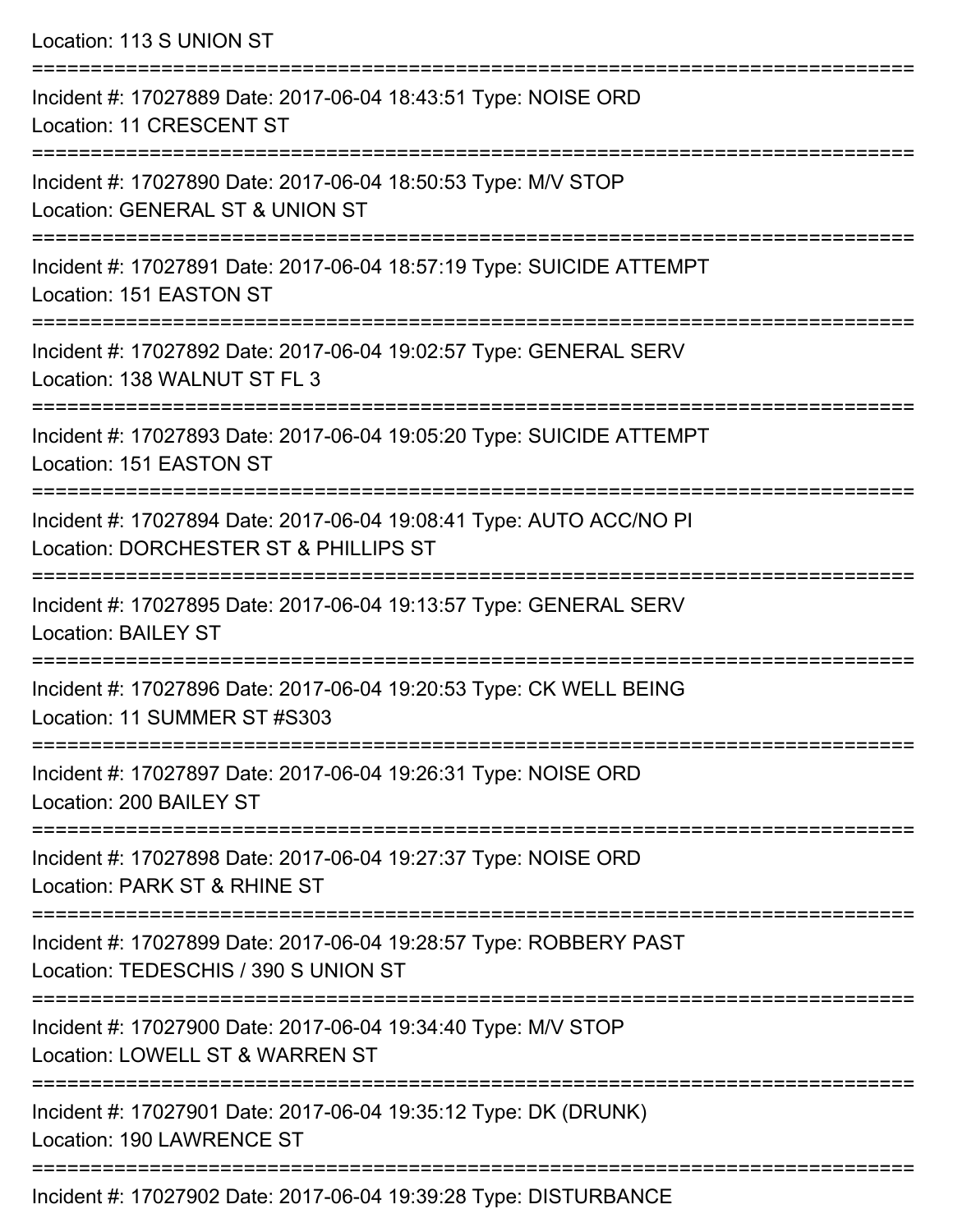| Incident #: 17027904 Date: 2017-06-04 19:42:16 Type: MAN DOWN<br>Location: 1 EATON ST                                                |
|--------------------------------------------------------------------------------------------------------------------------------------|
| Incident #: 17027903 Date: 2017-06-04 19:45:15 Type: AUTO ACC/UNK PI<br>Location: JACKSON ST & KNOX ST                               |
| Incident #: 17027905 Date: 2017-06-04 20:09:45 Type: NOISE ORD<br>Location: NIGHTINGALE CT & RIVERBANK<br>. <u>_____________</u> ___ |
| Incident #: 17027906 Date: 2017-06-04 20:10:13 Type: LOUD NOISE<br>Location: 50 MONMOUTH ST                                          |
| Incident #: 17027907 Date: 2017-06-04 20:11:33 Type: INVEST CONT<br>Location: 3 N PARISH RD                                          |
| Incident #: 17027908 Date: 2017-06-04 20:14:46 Type: M/V STOP<br>Location: 137 PARK ST<br>---------------------                      |
| Incident #: 17027909 Date: 2017-06-04 20:16:37 Type: DISORDERLY<br>Location: SOUTH COMMON / 190 MARKET ST                            |
| Incident #: 17027910 Date: 2017-06-04 20:18:41 Type: M/V STOP<br>Location: 158 JACKSON ST                                            |
| Incident #: 17027911 Date: 2017-06-04 20:22:39 Type: M/V STOP<br>Location: 137 LAWRENCE ST                                           |
| Incident #: 17027912 Date: 2017-06-04 20:29:24 Type: NOISE ORD<br>Location: 15 BERKELEY ST FL 3                                      |
| Incident #: 17027913 Date: 2017-06-04 20:41:18 Type: NOISE ORD<br>Location: PARK ST & RHINE ST                                       |
| Incident #: 17027914 Date: 2017-06-04 20:45:45 Type: NOISE ORD<br>Location: 4 BENNINGTON ST #88                                      |
| Incident #: 17027916 Date: 2017-06-04 20:53:28 Type: MEDIC SUPPORT<br>Location: GERMAN HOME / 374 HOWARD ST                          |
| Incident #: 17027915 Date: 2017-06-04 20:53:53 Type: SUS PERS/MV                                                                     |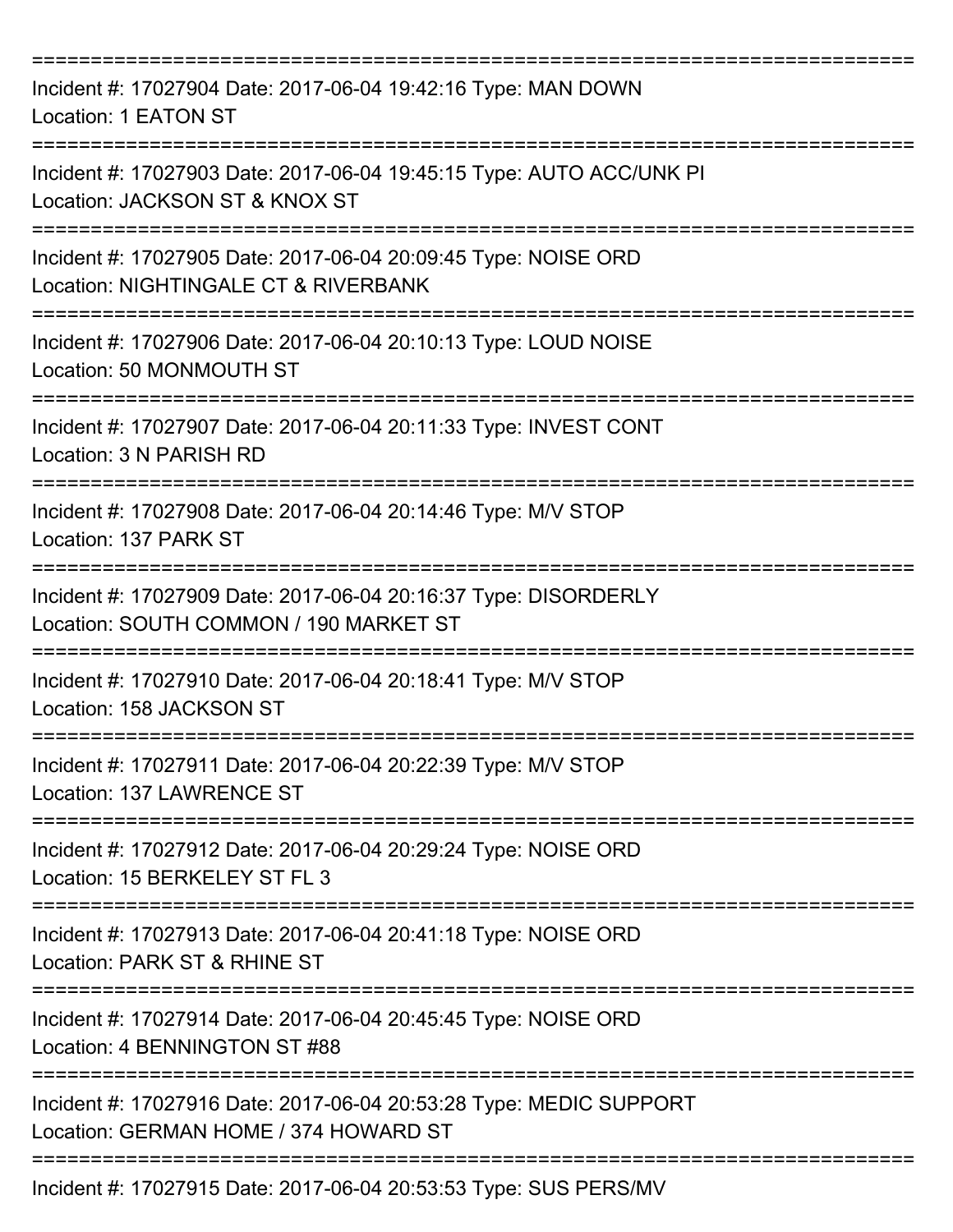| Incident #: 17027917 Date: 2017-06-04 21:18:47 Type: M/V STOP<br><b>Location: BROADWAY</b>                                                |
|-------------------------------------------------------------------------------------------------------------------------------------------|
| Incident #: 17027918 Date: 2017-06-04 21:27:34 Type: NOISE ORD<br>Location: 10 PROSPECT CT                                                |
| Incident #: 17027919 Date: 2017-06-04 21:30:02 Type: NOISE ORD<br>Location: 15 DUCKETT AV                                                 |
| Incident #: 17027920 Date: 2017-06-04 21:47:13 Type: M/V STOP<br>Location: MT VERNON ST & S BROADWAY                                      |
| Incident #: 17027921 Date: 2017-06-04 21:54:28 Type: SUS PERS/MV<br>Location: TEDESCHIS / 390 S UNION ST                                  |
| Incident #: 17027922 Date: 2017-06-04 21:55:26 Type: MEDIC SUPPORT<br>Location: 663 ESSEX ST                                              |
| Incident #: 17027923 Date: 2017-06-04 21:57:15 Type: GUN CALL<br>Location: FRANKLIN ST & HAVERHILL ST                                     |
| Incident #: 17027924 Date: 2017-06-04 21:59:18 Type: NOISE ORD<br>Location: 288 JACKSON ST FL 2                                           |
| Incident #: 17027925 Date: 2017-06-04 22:11:28 Type: M/V STOP<br>Location: AMES ST & YALE ST                                              |
| :==============<br>Incident #: 17027926 Date: 2017-06-04 22:15:17 Type: AUTO ACC/NO PI<br>Location: SANTO DOMINGO LIQUORS / 419 HAMPSHIRE |
| Incident #: 17027927 Date: 2017-06-04 22:24:53 Type: NOISE ORD<br>Location: 8 SAUNDERS ST FL 2                                            |
| Incident #: 17027928 Date: 2017-06-04 22:29:17 Type: SUS PERS/MV<br>Location: ABBOTT ST & S UNION ST                                      |
| Incident #: 17027929 Date: 2017-06-04 22:37:01 Type: AUTO ACC/NO PI<br>Location: MARKET ST & OSGOOD ST                                    |
| Incident #: 17027930 Date: 2017-06-04 22:39:00 Type: SUS PERS/MV                                                                          |